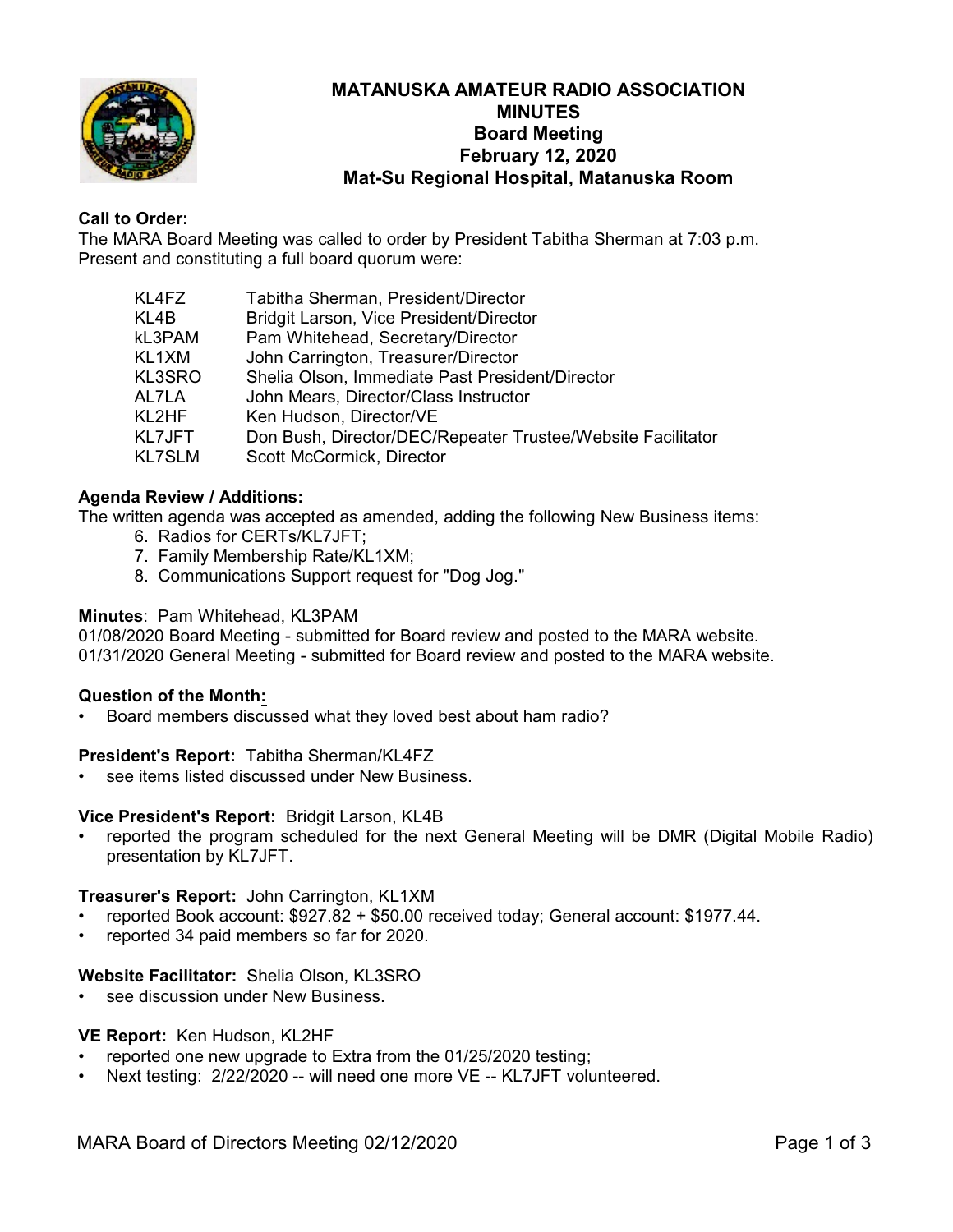## **ARES Report:** Don Bush, KL7JFT

- provided a recap of MARA's participation in the Matanuska Sportsman Gun Show held Feb. 8-9, 2020;
- discussed upcoming DMR presentation at the February general meeting;
- informed of being contacted by Long Family Electric concerning BRI, a business interfacing platform for promoting businesses within a group;
- reminded of next COMEX March 21, 2020 training exercise entitled "Ides of March"

## **Licensing Classes**: John Mears, AL7LA

reported next Licensing Technician Class expected to begin April 4, 2020 plus the next three Saturdays at Houston Fire Station, Houston AK.

## **Sunshine Committee:** Tabitha Sherman, KL4FZ

No activity.

## **Trailer Committee:** Don Bush, KL7JFT

- reported status of comm trailer maintenance; took inventory;
- will get the trailer fueled;
- advised the police car blocking access issue has been resolved.

# **Upcoming Events:**<br>1. 02/22/2020 V

- Valley Testing, Red Cross, 7 p.m.
- 2. 02/27/2020 MARA Luncheon, Denali Family Restaurant, 11:30 a.m.<br>3. 02/28/2020 MARA General Meeting. GSLC. 7 p.m.
- MARA General Meeting, GSLC, 7 p.m.
- 4. 03/11/2020 P/W CERT Team Meeting, Mat-Su Regional, 6 p.m.
- 5. 03/11/2020 MARA Board Meeting, Mat-Su Regional, 7 p.m.
- 6. 04/04/2020 Science Olympiad, Teeland Middle School, 6:30 am 5:15 pm

#### **New Business:**

#### 1. What to do with the nicer door prizes that were donated:

President Sherman inquired of the Board what to do with the nicer ham radio related items that have been donated, noting in particular those donated by John Orella (estimated worth \$500). Following discussion, it was the consensus of the Board to continue to offer them as Club Door Prizes at General Meetings. President Sherman will bring it up as an agenda item at the next general meeting.

#### 2 Website/Facilitator Discussion:

Following discussion resolving confusion regarding training to post updates to the MARA website, it was decided that both Don/KL7JFT and Shelia/KL3SRO will have administrative access, but because Don is already familiar with the website platform, he will take the lead as Website Facilitator and Sheila will train as a backup. There were no objections.

#### 3 Thanking Matt Lemons of HPAC:

MARA Secretary, Pam/KL3PAM, will send a thank you note to Mr. Lemons for the well-received program last month on Avalanche Awareness Safety.

#### 4. Venue for Hamfest:

President Sherman advised that she checked with the Church for the HamFest venue (May 9, 2020) and was advised it is not available. The Board will brainstorm for another venue.

#### 5. If President and Vice President can't make it .....:

Following discussion, it was concensus of the Board that if neither Tabitha or Bridget could attend a meeting, that Shelia/KL3SRO, as Immediate Past President, will chair the meeting. There were no objections.